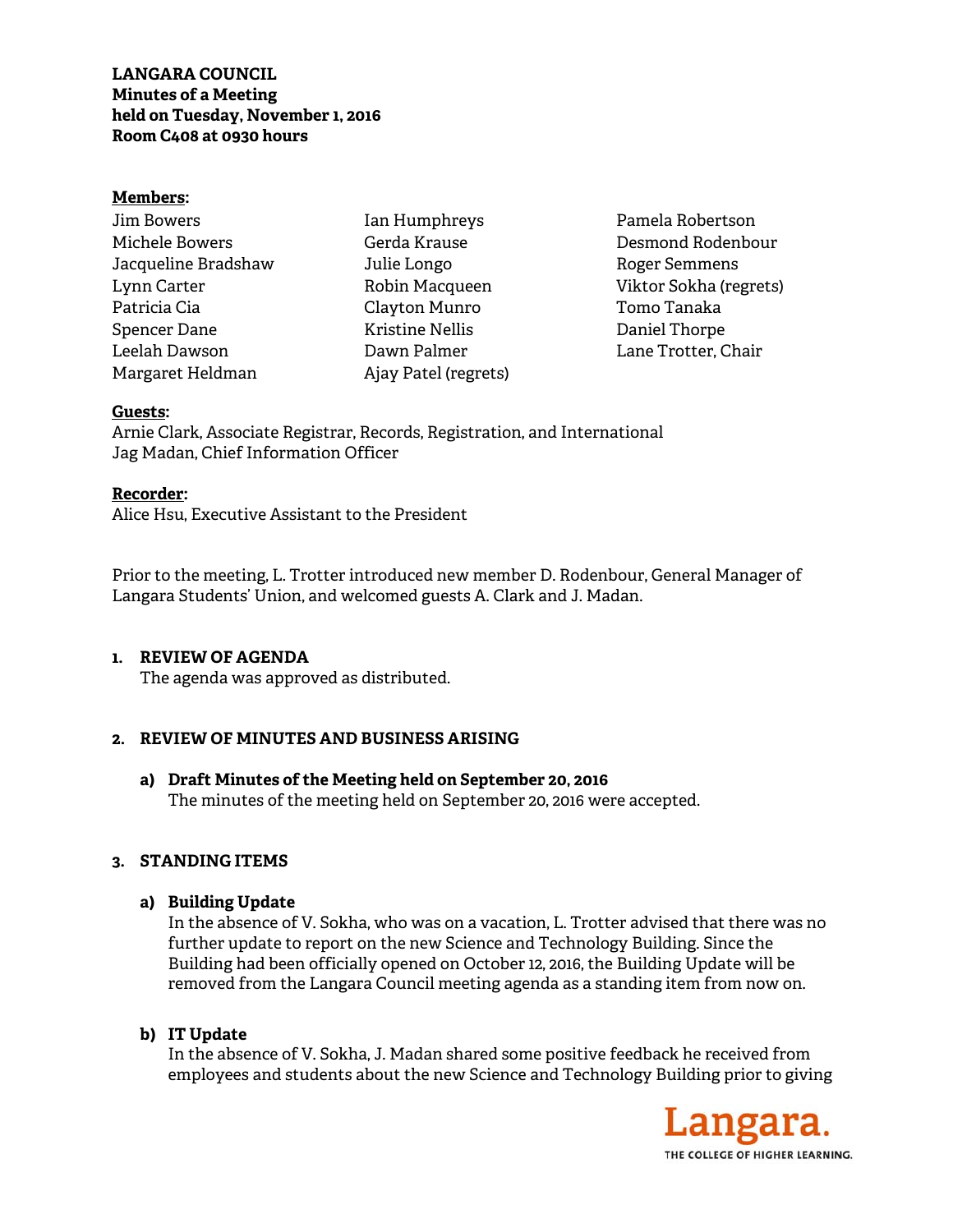an update on some IT projects. He thanked everyone's work on making the new building a success for all.

J. Madan then gave a presentation on the progress of some IT key program initiatives, Leapfrog program initiatives, Ministry Capital Projects for 2016-107 and Business Transformation Initiatives.

Discussions ensued and members' questions were answered.

In response to a request, J. Madan advised that his presentation slides will be circulated after the meeting.

## **ACTION: A. Hsu**

# **4. CURRICULUM ITEMS**

# **a) Education Council Meeting held on September 20, 2016**

G. Krause referred to the summary report attached to the agenda for the Education Council meeting held on September 20, 2016 and highlighted the following:

 Continuing Studies has a new program – Therapeutic Yoga for Pain Management Certificate, made revisions to its Diploma in Registered Massage Therapy and discontinued Corporate Readiness Training Program.

The Education Council summary report for September 20, 2016 was received for information.

# **b) Education Council Meeting held on October 18, 2016**

G. Krause referred to the summary report attached to the agenda for the Education Council meeting held on October 18, 2016 and highlighted the following:

- NURS 4265 Nursing Practice IX: Transition to Professional Nursing Practice is a new course replacing two previous courses – NURS 4261 and NURS 4263.
- Revised Policy E2002 Citizenship: Eligibility for Enrolment as a Domestic Student was approved at the meeting.
- Continuing Studies got a new program Health Care Assistant Certificate Program which was created in partnership with and specifically designed for the Musqueam Nation to deliver culturally-sensitive health-care training. The program is not open to the general public.

The Education Council summary report for October 18, 2016 was received for information.

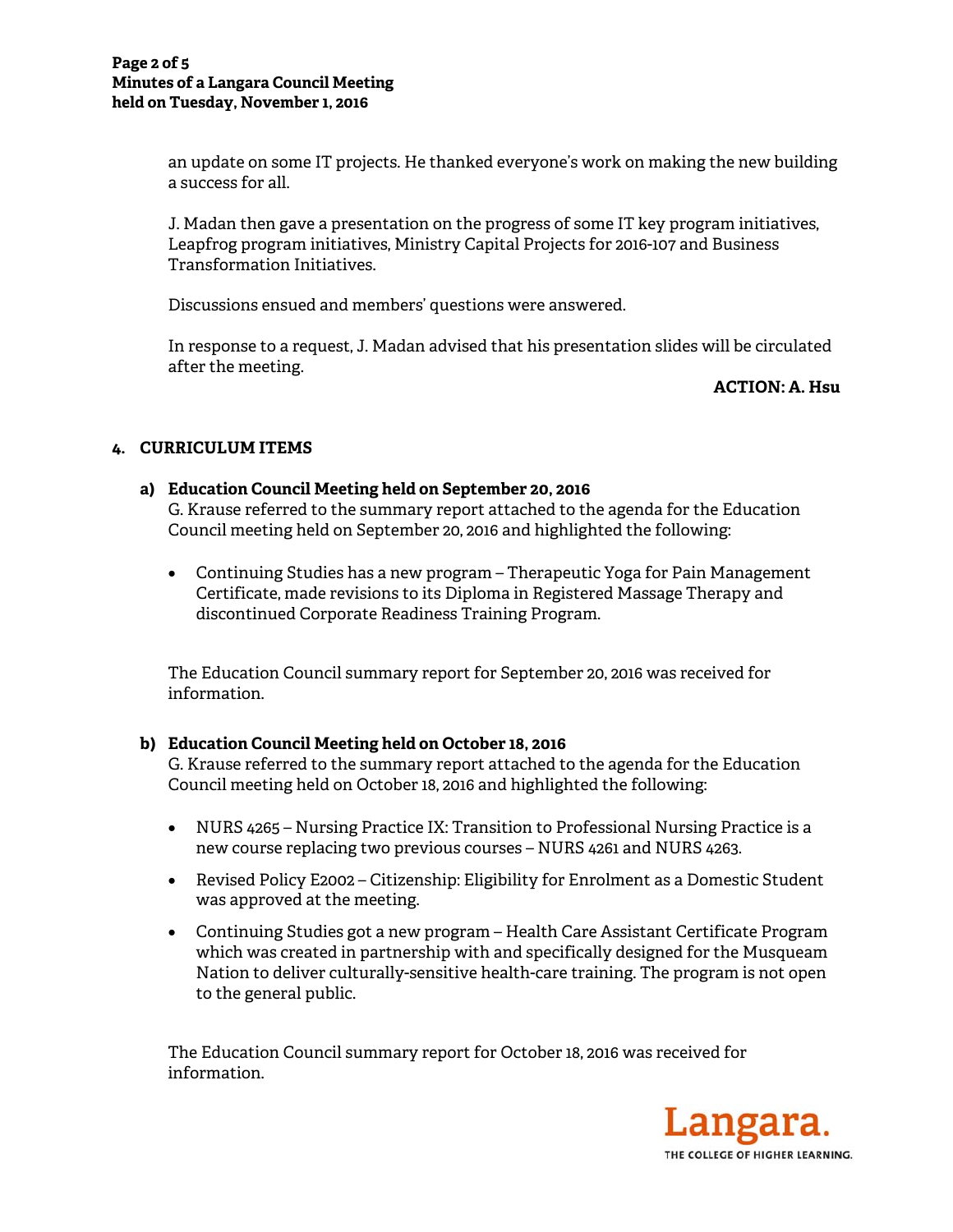## **5. FOR INFORMATION**

**a) Policy E2002 – Citizenship: Eligibility for Enrolment as a Domestic Student**  C. Munro advised that the existing Policy E2002 was very outdated and the revised version had been approved by the Education Council at its meeting held on October 18, 2016. He introduced A. Clark to go over the revised version attached to the agenda.

Taking the advice from the legal and referring to the official government definitions when possible, A. Clark advised that the policy was streamlined to make it easier to define and categorize international students who may be considered and eligible for enrolment as domestic students at Langara.

Discussions ensued and members' questions were answered.

It was moved by C. Munro and seconded by L. Carter **THAT, Policy E2002 – Citizenship: Eligibility for Enrolment as a Domestic Student be recommended to the President for approval.** 

**Carried Unanimously.** 

**b) Submission to the Select Standing Committee on Finance and Government Services**  I. Humphreys advised that he and V. Sokha made a submission to the Select Standing Committee on Finance and Government Services on September 21, 2016 to take part in the Committee's annual budget consultation process. The submission document was distributed at the table and I. Humphreys noted that our submission this year was focused on three areas where we felt the government could provide us with assistance:

(1) Allow the College to raise our tuition fees: Currently, out of the 25 public funded postsecondary institutions in BC, Langara receives the lowest funding from the government as we are the lowest FTE funded and have the second lowest tuition cost.

(2) Support to our Aboriginal learners: A number of institutions in BC receive funding through the Aboriginal Service Plan (ASP) but thirteen institutions, Langara included, do not receive funding through ASP. In light of the Truth and Reconciliation Commission report, all institutions should be funded to provide increased services to aboriginal students. Langara has been investing heavily in supporting aboriginal students and new initiatives and we believe that it is the government's responsibility to fund all institutions equally.

(3) Safety and security of our students relative to our building infrastructure – particularly the 'A' Building, which is indicated in a government's engineering report that it is beyond its useful life, will likely suffer significant damages in the event of an earthquake and does need to be replaced. We asked for the government's support of the College acquiring Emily Carr University's South Building on the Granville Island when they leave the premises. It will help the College decant part of the 'A' Building by relocating some of our Arts programs.

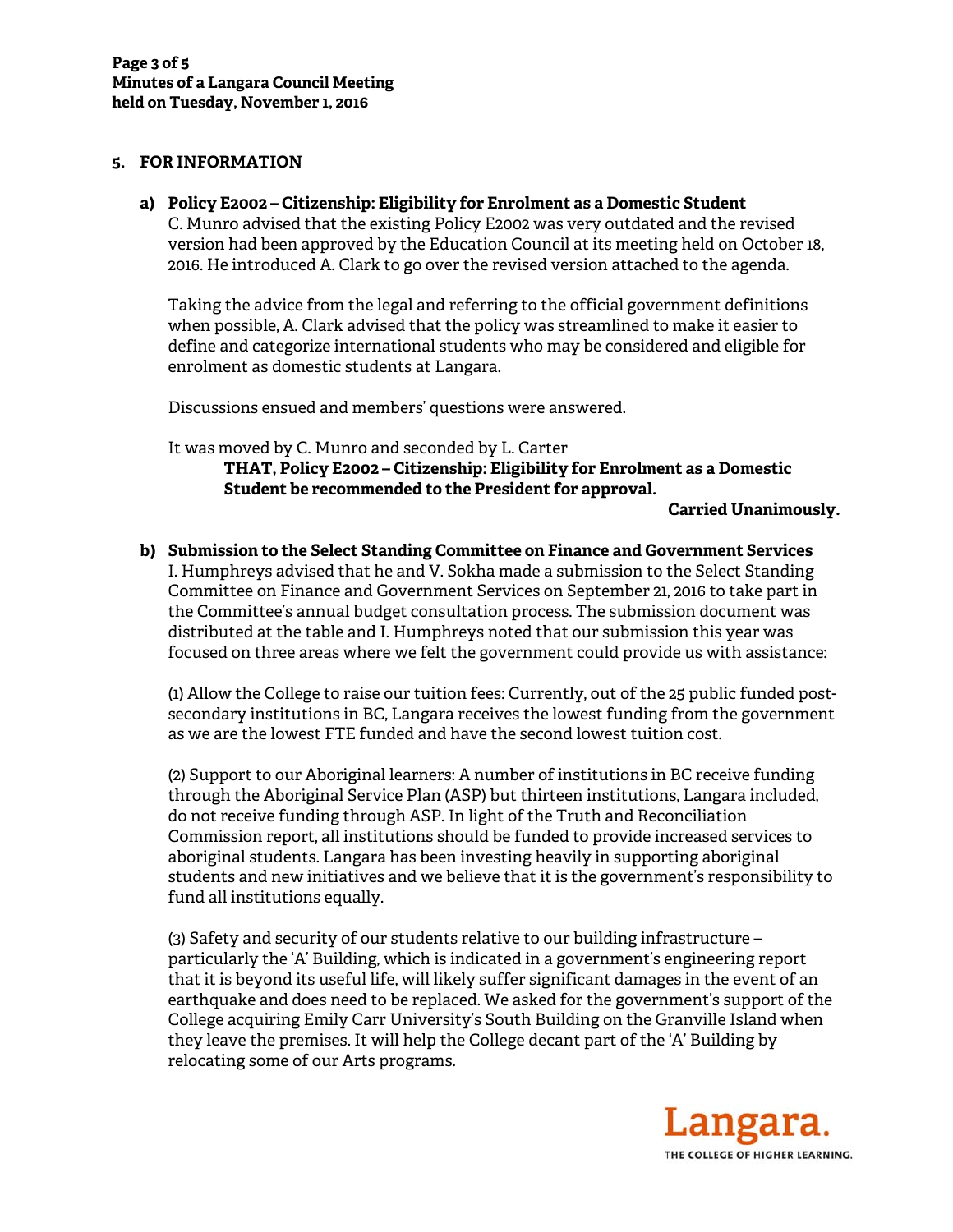Aside from the above three key areas, the submission also pointed out that the College seriously needs to upgrade our IT infrastructure, particularly our ERP system. Many BC post-secondary institutions are in the same situation and we urge the government to assist the sector in general in this large scale of IT project.

Discussions ensued and members' questions were answered.

## **c) BC Post-Secondary Truth and Reconciliation Summit**

L. Trotter advised that on October 19th and 20th, Provost I. Humphreys, Dean C. Munro and he attended the BC Post-Secondary Truth and Reconciliation Summit primarily organized by the president of Nicola Valley Institute of Technology with assistance from the president of Vancouver Island University. Based on the recommendations made by the Truth and Reconciliation Commission (TRC) around education, the Summit looked at how the post-secondary education sector can better support the First Nations with higher education. It was stressed repeatedly during the Summit that it is very important to take time to build the trust and linkages with elders first before making assumptions about what are the needs of any First Nations community.

C. Munro added that speakers at the Summit included a Langara graduate, Mavis Benson, who delivered an inspirational speech by sharing her personal experience, and Justin Wilson, Coordinator of Aboriginal Studies, who also represented Langara talking about things we can do on our campuses.

I. Humphreys added that the Summit reinforced that the sector still has a long way to go in this area. Although there were no concrete actions came out of the Summit, it was certainly a powerful awareness-raising event.

Discussions ensued and members' questions were answered.

## **d) President's Report**

L. Trotter referred to the President's Report attached to the agenda and highlighted the following:

- Studio 58 held a recognition dinner event on September 28, 2016 to celebrate the success of its fundraising campaign that was tied to their 50<sup>th</sup> anniversary in 2015. It raised a total of \$272K and was the College's largest fundraising campaign to date.
- Langara participated in the third annual 100 Year Journey Gala held on October 1, 2016. This annual event celebrates and recognizes the accomplishments of the Indo-Canadian community in the province of British Columbia over the last 100 years.
- On October  $11<sup>th</sup>$ , L. Trotter, as the Chair of BC Colleges, joined the Chair of the BC Association of Institutes and Universities (BCAIU) and the Research Universities Council of BC (RUCBC), representing the 25 post-secondary presidents in BC, to make a presentation to the Select Standing Committee on Finance and Government